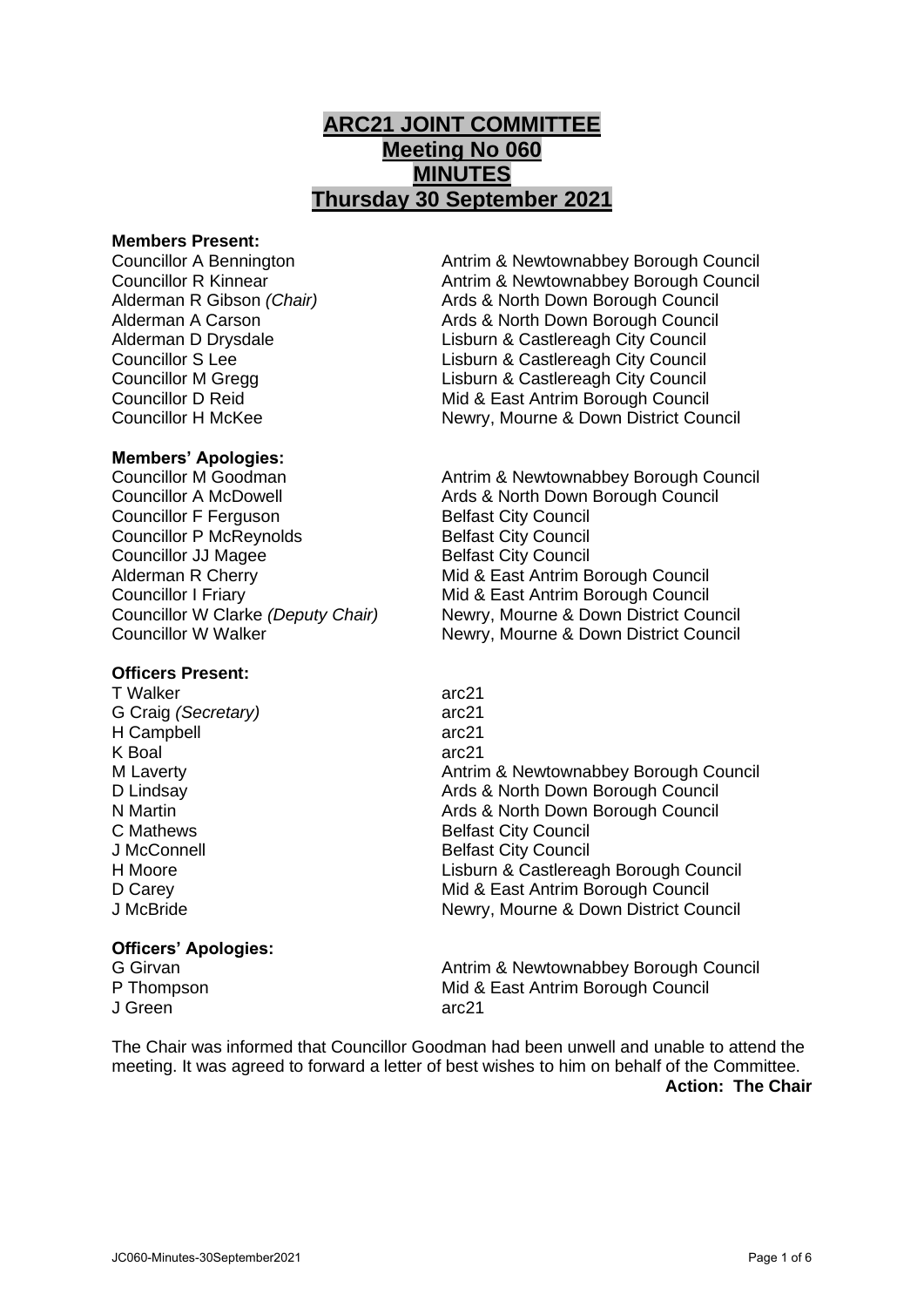#### **Item 1 - Update on Coronavirus Regulations**

Mr Craig reported that the coronavirus regulations had been updated and, from 27<sup>th</sup> August 2021 to 25<sup>th</sup> March 2022, Members are now allowed again to make decisions at remote meetings.

# **Action: Noted**

#### **Item 2 - Conflicts of Interest Statement**

The Chair read out the Conflicts of Interest Statement. There were no conflicts noted. **Action: Noted**

### **Item 3 - Apologies**

Apologies were noted. **Action: Noted**

#### **Item 4 - Minutes of Joint Committee Meeting 059 held on 26 August 2021**

Following discussion, the Joint Committee approved the minutes of Joint Committee meeting 059 held on 26 August 2021.

**Action: Agreed**

### **Item 5 - Matters Arising**

Mr Craig discussed the Declaration of Members Interests forms to be completed by Members and reported that to date he had still five outstanding and advised that he would send out another reminder along with the relevant form to ask those remaining five Members to complete and send back to him as soon as possible in order that he can update the Local Government Auditor accordingly.

# **Action: Mr Craig & Members**

Mr Craig advised that Lisburn & Castlereagh City Council had kindly offered their facility at Lagan Valley Island, Lisburn, in order to hold a joint physical and virtual hybrid meeting for October's Joint Committee meeting. Mr Craig advised that Members and Officers would be updated on the details in due course.

### **Action: Mr Craig**

# **Item 6 - Contracts & Operations Briefing Report**

Ms Boal provided the Joint Committee with an overview of issues pertaining to contracts and operations.

She reported that contractors continue to provide services across the arc21 contracts with COVID-19 preventative measures in place. Whilst a number of contractors have had positive Covid cases, services related to arc21 contracts have been maintained.

She also provided an update on rejected loads delivered to NWP and Bryson Recycling, an overview of contract tonnages and supplies orders.

In response to a previous request for information a breakdown of rejected loads by council and contract for the period April 2019- August 2021 was presented for information. Ms Boal re iterated that the overall tonnages delivered through the contracts that were rejected were, as a proportion of total tonnage delivered, very small but did cause operational and administrative inconvenience.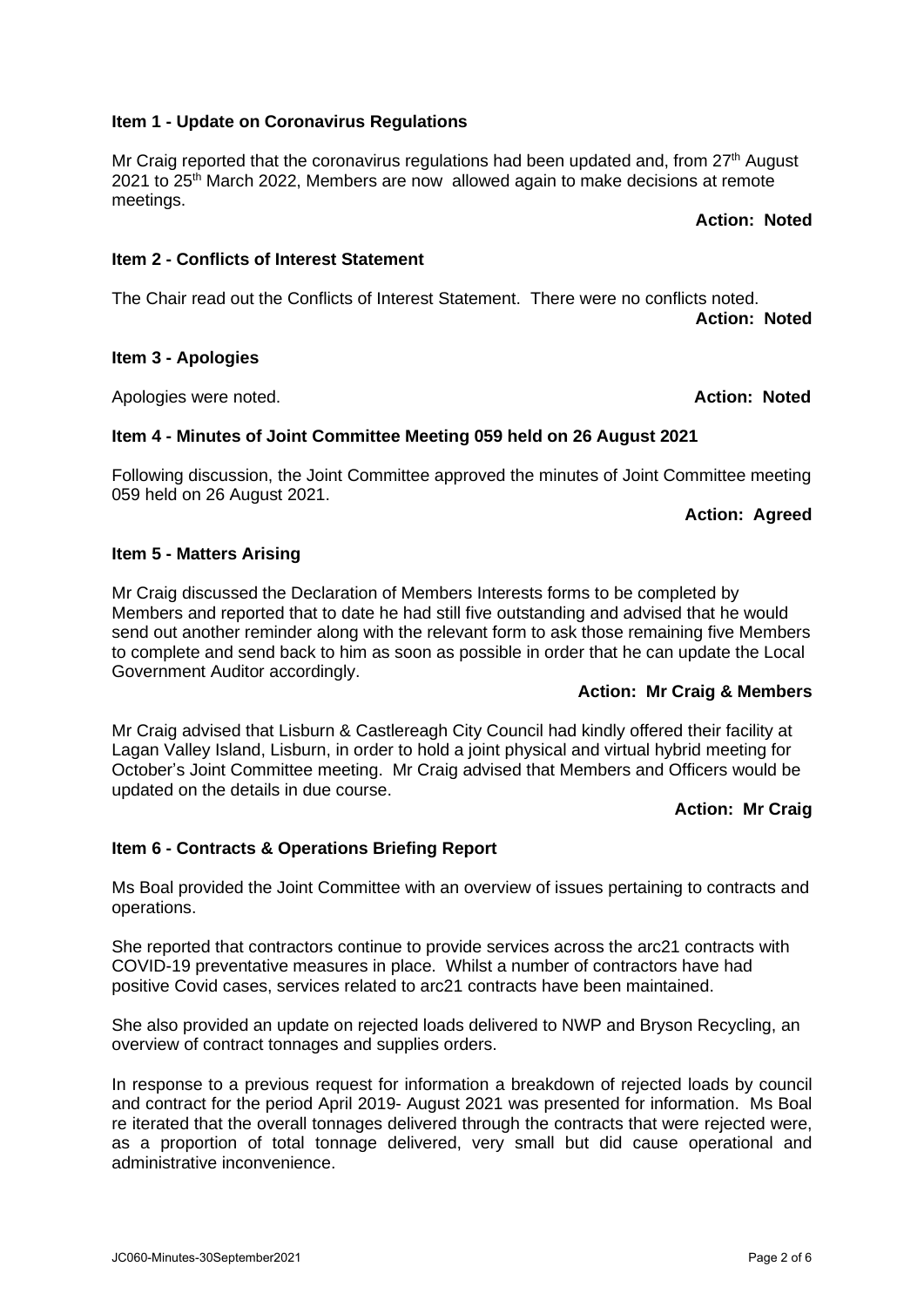Ms Boal highlighted that lead times for many of the supplies such as bins and caddy liners had been growing and price increases were also occurring. She advised that Council Officers had been asked to consider this when planning their orders.

Following discussion, the Joint Committee noted the report.

**Action: Noted**

# **IN COMMITTEE**

The Chair recommended that the meeting would now move "in committee" for items 7 to 11 of the Agenda which was agreed.

Matters of a confidential and commercially sensitive nature were discussed under these agenda items.

Following discussion on the commercially sensitive matters, the Chair recommended that the meeting would now return to the main agenda, which was approved, but whilst "*in committee*" there were five matters discussed as follows:

| Item 7 - Minutes of Meeting 059 held on 26 August 2021 'in committee'     |                |               |
|---------------------------------------------------------------------------|----------------|---------------|
|                                                                           | <b>Action:</b> | <b>Agreed</b> |
| <b>Item 8 - Matters Arising</b>                                           | <b>Action:</b> | <b>Noted</b>  |
| <b>Item 9 - Residual Waste Treatment Project</b>                          | <b>Action:</b> | <b>Noted</b>  |
| <b>Item 10 - Commercially Sensitive Contract &amp; Procurement Issues</b> | <b>Action:</b> | <b>Agreed</b> |
| Item 11 - Council Covid-19 Waste Management Financial Losses              | <b>Action:</b> | <b>Noted</b>  |

#### **OUT OF COMMITTEE**

Members agreed to return to the main Agenda.

#### **Item 12 - Revenue Estimates**

Mr Craig presented the Joint Committee with the proposed Revenue Estimates of arc21 for the three-year period from 2022/23 to 2024/25, for approval, in order that partner councils can make appropriate Budgetary Provision within their own individual financial plans.

The financial highlights are:

- Estimates for 2022/23 are £1.284m compared to £1.386 in 2021/22 (down by £102k)
- Further General Reserves have been applied to reduce the financial burden on councils with £315k applied in 2022/23 (£445k in 2021/22)
- Council contributions in 2022/23 are proposed at £960k compared with £941k in 2021/22 representing a 2% uplift year in year.
- As before, the costs are apportioned based on the mid-year population statistics as provided by NISRA.

Following discussion, the Joint Committee approved the Revenue Estimates.

**Action: Agreed**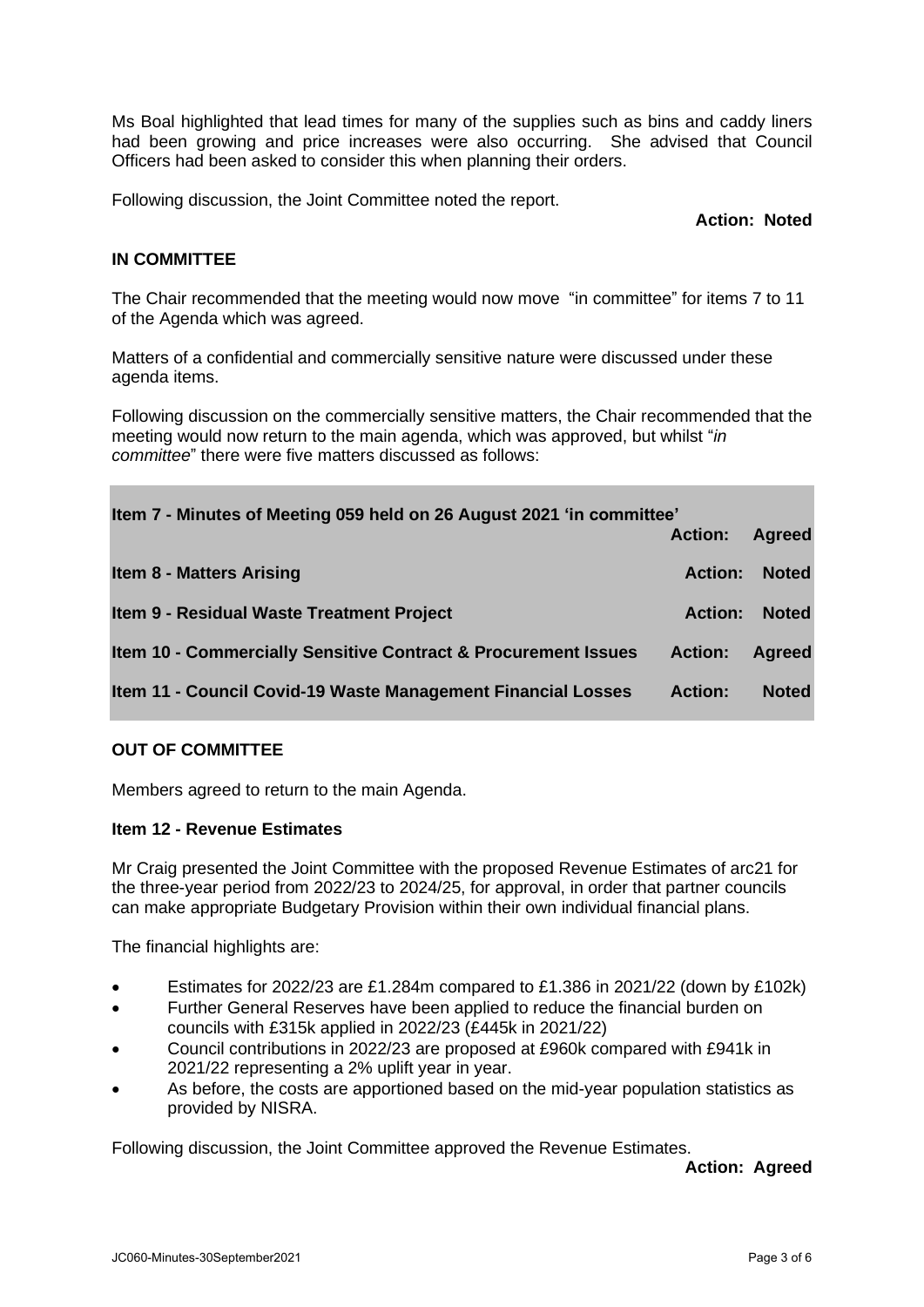# **Item 13 - Plastic Packaging Tax**

Mr Craig presented the Joint Committee with guidance from HMRC regarding the introduction of the Plastic Packaging Tax which will come into effect on 1 April 2022.

He reported that the UK Plastic Packaging Tax (PPT) Policy is coming into force in April 2022 and HMRC has issued two useful guidance documents to assist organisations with determining if their activities in dealing with plastic packaging bring them into the scope of the tax and, if so, if they need to register for compliance.

He advised that PPT applies to public sector bodies too although it is unlikely that any NI Council would be involved in the type of activities that the tax regime would apply to.

Following discussion, the Joint Committee noted the report and the HMRC publications attached.

### **Action: Noted**

# **Item 14 - Annual Report for the Year to March 2021**

Mr Walker presented the Joint Committee with the arc21 Annual Report for the year to March 2021 reflecting the progress made in the first year of the new Corporate Plan 2020- 2024.

Following discussion, the Joint Committee noted the Annual Report to March 2021.

The Chair congratulated the team at arc21 for all their hard work during a difficult year. **Action: Noted**

#### **Item 15 - Audit Committee Meeting 24 September 2021 Report**

Mr Craig presented a report to update the Joint Committee on the issues presented to the Audit Committee at the meeting held on 24 September 2021.

One of the main issues for Members to note was the final Draft Statement of Accounts for the 2020/21 year which Mr Craig reported that the Local Government Auditor (LGA) had certified without qualification, at the Audit Committee meeting held on 24 September, confirming that the Statement of Accounts were fully compliant to enable them to signed off.

The only minor issue raised by the Auditor related to the fact that not all Members' Declarations of Interests had been submitted which was being addressed, as noted earlier in the minutes under matters arising.

Councillor Drysdale congratulated Mr Craig and the accounts team and all the staff at arc21 for achieving such an excellent result from the LGA once again.

He did however raise an issue regarding compliance with the CIPFA code and he asked that the meeting record that, *'arc21 comply with the CIPFA code except to the extent of the fact we have split accountability arrangements between the ACEO/DACEO. This arrangement is under review to ensure compliance with CIPFA and arc21 Scheme of Delegation and Financial Regulations'.*

Mr Craig advised that the Accounts would now be published on the arc21 website.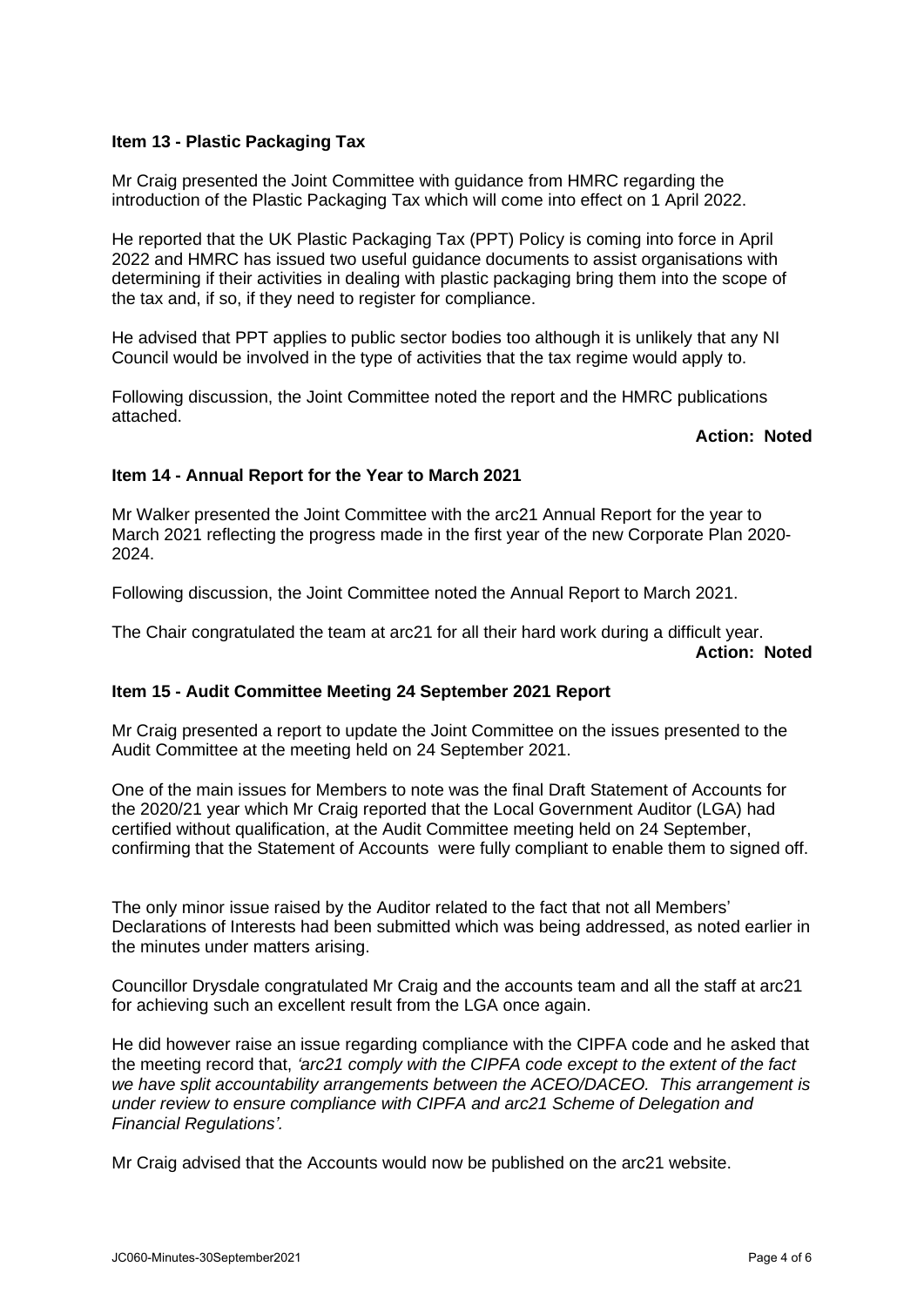The Chair commended the work of the Audit Committee and Mr Craig and his team.

Following discussion the Joint Committee noted the report and the Executive Summary for the meeting held on 24 September 2021.

#### **Action: Noted**

### **Item 16 - Waste Management Plan**

Mr Walker provided a verbal report on the ongoing review of the Waste Management Plan, including the role arc21 has provided to date in supporting the review of the current plan, and proposals to develop a new version which is based on an 11-council model.

He reported that the WMP Group, made up of Mr N Martin, Mr M Laverty and Mr T Walker as the arc21 representatives, had attended update sessions throughout the summer in order to keep to a tight timescale to complete the arc21 review by September 2021.

He reported that the arc21 Waste Management Plan had now been screened by WRAP and delivered on a chapter-by-chapter basis to the WMP Group, which had identified where there are gaps to be addressed.

In order to meet the WRAP timescale to return responses by week ending 24 September, Steering Group officers were asked to forward their comments to the WMP Group so that a collective response could be submitted by the deadline of Friday 24 September. Following receipt from these officers, the WMP Group developed a collective response and submitted it in accordance with the requested timescale and a copy of the proposed response was presented for Members' information.

As the work with WRAP had proceeded over the summer, and following discussions with DAERA, Mr Walker reported that it was now being considered that the preparation of a single Waste Management Plan was unlikely and, instead, an addendum for each of the former Plans to cover the next number of years may be the most appropriate outcome at this stage. Mr Walker advised that the next step would be to liaise with WRAP to produce an appropriate addendum for consideration by the Joint Committee and councils.

Following discussion, the Joint Committee noted the approach adopted by the NI WMP Group over the summer, and the subsequent submission of "our" comments on the finalised chapters.

# **Action: Noted**

#### **Item 17 - AOB**

There was no further business discussed.

**Action: Noted**

### **Item 18 - Next Meeting**

The Chair advised that the next Joint Committee meeting would be held as scheduled on Thursday 28<sup>th</sup> October and would take the form of a hybrid meeting with both physical and virtual attendance. He reported that Lisburn & Castlereagh City Council had kindly agreed to host the meeting in the Council Chamber, at Lagan Valley Island, Lisburn, and details will be circulated accordingly by Mr Craig.

**Action: Mr Craig**